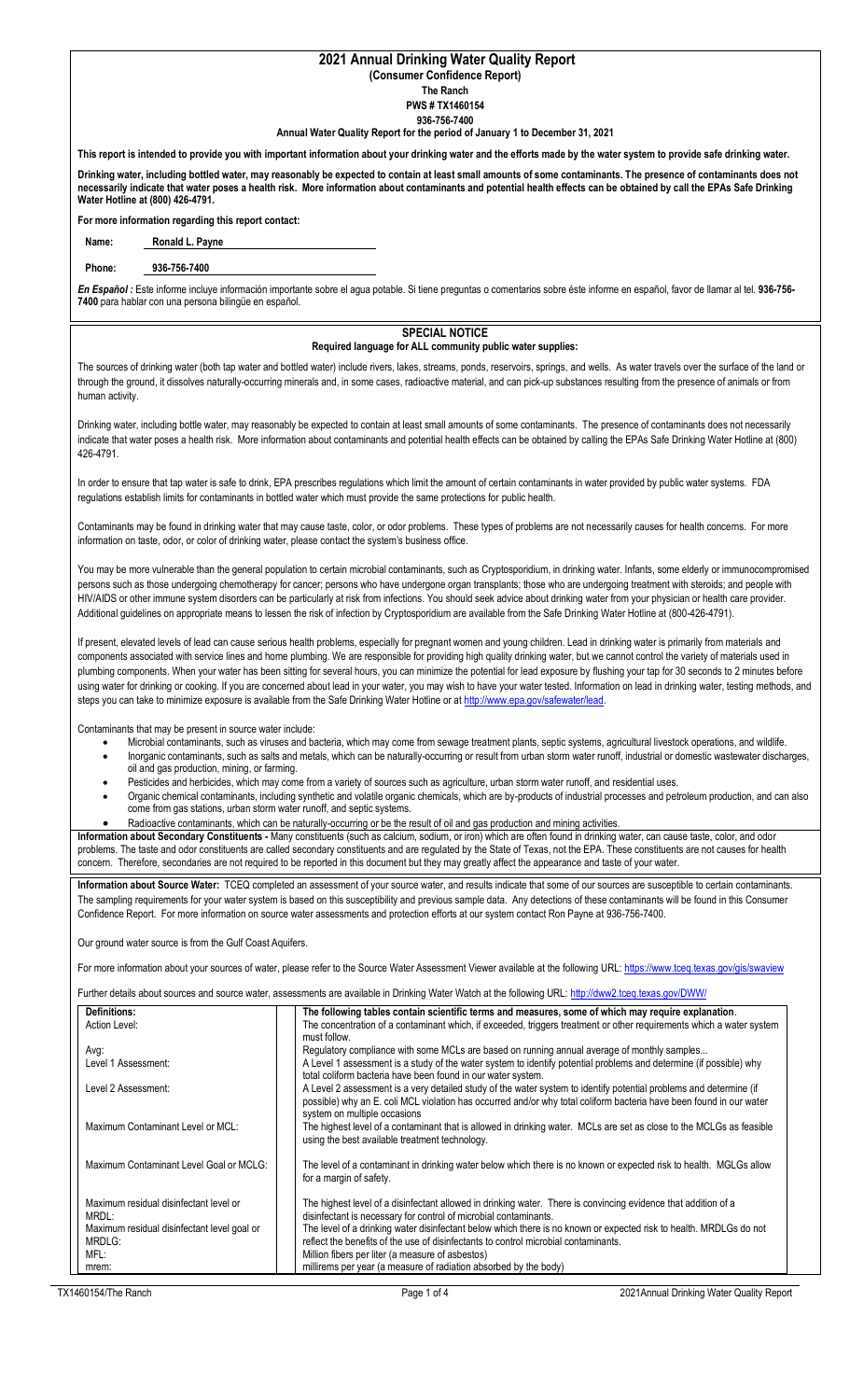| na:                        | not applicable.                                                                     |  |
|----------------------------|-------------------------------------------------------------------------------------|--|
| NTU:                       | nephelometric turbidity units (a measure of turbidity)                              |  |
| pCi/L                      | picocuries per liter (a measure of radioactivity)                                   |  |
| ppb:                       | micrograms per liter or parts per billion                                           |  |
| ppm:                       | milligrams per liter or parts per millions                                          |  |
| ppq:                       | parts per quadrillion, or picograms per liter (pg/L)                                |  |
| ppt:                       | parts per trillion, or nanograms per liter (ng/L)                                   |  |
| Treatment Technique or TT: | A required process intended to reduce the level of a contaminant in drinking water. |  |

| <b>Regulated Contaminants</b>                                                                                                                                                                               |                                                                                                                                                                                                                                                                                                                                                                                                       |                                   |                             |                |                          |                     |                     |                                       |                                                                                                    |  |  |  |
|-------------------------------------------------------------------------------------------------------------------------------------------------------------------------------------------------------------|-------------------------------------------------------------------------------------------------------------------------------------------------------------------------------------------------------------------------------------------------------------------------------------------------------------------------------------------------------------------------------------------------------|-----------------------------------|-----------------------------|----------------|--------------------------|---------------------|---------------------|---------------------------------------|----------------------------------------------------------------------------------------------------|--|--|--|
| Collection<br>Date                                                                                                                                                                                          | Disinfectants and<br>Disinfection ByProducts                                                                                                                                                                                                                                                                                                                                                          | <b>Highest Level</b><br>Detected  | Range of Levels Detected    |                | <b>MCLG</b>              | <b>MCL</b>          | Units of<br>Measure | Violations                            | Likely Source of<br>Contaminant                                                                    |  |  |  |
| 2021                                                                                                                                                                                                        | Haloacetic Acids (HAAS)*                                                                                                                                                                                                                                                                                                                                                                              | 16.7                              | 16.7-16.7                   |                | No goal for<br>the total | 60                  | ppb                 | N                                     | By-product of<br>drinking water<br>disinfection.                                                   |  |  |  |
| Not all sample results may have been used for calculating the Highest Level Detected because some results may be part of an evaluation to determine where compliance sampling<br>should occur in the future |                                                                                                                                                                                                                                                                                                                                                                                                       |                                   |                             |                |                          |                     |                     |                                       |                                                                                                    |  |  |  |
| 2021                                                                                                                                                                                                        | <b>Total Trihalomethanes</b><br>(TTHM)                                                                                                                                                                                                                                                                                                                                                                | 60.4                              | $60.4 - 60.4$               |                | No goal for<br>the total | 80                  | ppb                 | N                                     | By-product of<br>drinking water<br>disinfection.                                                   |  |  |  |
| should occur in the future                                                                                                                                                                                  | Not all sample results may have been used for calculating the Highest Level Detected because some results may be part of an evaluation to determine where compliance sampling                                                                                                                                                                                                                         |                                   |                             |                |                          |                     |                     |                                       |                                                                                                    |  |  |  |
| Inorganic Contaminants                                                                                                                                                                                      |                                                                                                                                                                                                                                                                                                                                                                                                       |                                   |                             |                |                          |                     |                     |                                       |                                                                                                    |  |  |  |
| Collection<br>Date                                                                                                                                                                                          | Disinfectants and<br><b>Disinfection ByProducts</b>                                                                                                                                                                                                                                                                                                                                                   | <b>Highest Level</b><br>Detected  | Range of Levels<br>Detected | <b>MCLG</b>    | <b>MCL</b>               | Units of<br>Measure | Violations          |                                       | Likely Source of Contaminant                                                                       |  |  |  |
| 07/06/2010                                                                                                                                                                                                  | Antimony                                                                                                                                                                                                                                                                                                                                                                                              | Levels lower than<br>detect level | $0 - 0$                     | 6              | 6                        | ppb                 | N                   | test addition.                        | Discharge from petroleum<br>refineries; fire retardants;<br>ceramics; electronics; solder;         |  |  |  |
| 01/28/2020                                                                                                                                                                                                  | Arsenic                                                                                                                                                                                                                                                                                                                                                                                               | 3.7                               | $3.7 - 3.7$                 | 0              | 10                       | ppb                 | N                   | production wastes.                    | Erosion of natural deposits;<br>Runoff from orchards; Runoff<br>from glass and electronics         |  |  |  |
| 01/28/2020                                                                                                                                                                                                  | Barium                                                                                                                                                                                                                                                                                                                                                                                                | 0.0531                            | $0.0531 - 0.0531$           | $\overline{2}$ | $\overline{2}$           | ppm                 | ${\sf N}$           | Discharge from metal<br>deposits.     | Discharge of drilling wastes;<br>refineries; Erosion of natural                                    |  |  |  |
| 07/06/2010                                                                                                                                                                                                  | Beryllium                                                                                                                                                                                                                                                                                                                                                                                             | Levels lower than<br>detect level | $0 - 0$                     | 4              | 4                        | ppb                 | N                   | Discharge from metal<br>defense.      | refineries and coal-burning<br>factories; Discharge from<br>electrical, aerospace and              |  |  |  |
| 07/06/2010                                                                                                                                                                                                  | Cadmium                                                                                                                                                                                                                                                                                                                                                                                               | Levels lower than<br>detect level | $0 - 0$                     | 5              | 5                        | ppb                 | N                   | Discharge from metal<br>batteries.    | Corrosion of galvanized pipes;<br>Erosion of natural deposits;<br>refineries; runoff from waste    |  |  |  |
| 07/06/2010                                                                                                                                                                                                  | Chromium                                                                                                                                                                                                                                                                                                                                                                                              | Levels lower than<br>detect level | $0 - 0$                     | 100            | 100                      | ppb                 | N                   | deposits.                             | Discharge from steel and pulp<br>mills; Erosion of natural                                         |  |  |  |
| 05/07/2014                                                                                                                                                                                                  | Cyanide                                                                                                                                                                                                                                                                                                                                                                                               | 10                                | $10 - 10$                   | 200            | 200                      | ppb                 | N                   |                                       | Discharge from plastic and<br>fertilizer factories; Discharge<br>from steel/metal factories.       |  |  |  |
| 04/22/2019                                                                                                                                                                                                  | Fluoride                                                                                                                                                                                                                                                                                                                                                                                              | 1.47                              | $1.47 - 1.47$               | 4              | 4.0                      | ppm                 | N                   | fertilizer and aluminum<br>factories. | Erosion of natural deposits;<br>Water additive which promotes<br>strong teeth; Discharge from      |  |  |  |
| 07/06/2010                                                                                                                                                                                                  | Mercury                                                                                                                                                                                                                                                                                                                                                                                               | Levels lower than<br>detect level | $0 - 0$                     | $\overline{2}$ | 2                        | ppb                 | N                   | Runoff from cropland.                 | Erosion of natural deposits;<br>Discharge from refineries and<br>factories; Runoff from landfills; |  |  |  |
| 07/06/2010                                                                                                                                                                                                  | Nitrate (measured as<br>Nitrogen)                                                                                                                                                                                                                                                                                                                                                                     | Levels lower than<br>detect level | $0 - 0$                     | 10             | 10                       | ppm                 | ${\sf N}$           | deposits.                             | Runoff from fertilizer use;<br>Leaching from septic tanks,<br>sewage; Erosion of natural           |  |  |  |
|                                                                                                                                                                                                             | Nitrate Advisory - Nitrate in drinking water at levels above 10 ppm is a health risk for infants or less than six months of age. High nitrate levels in drinking water can cause blue baby syndrome.<br>Nitrate levels may rise quickly for short periods of time because of rainfall or agricultural activity. If you are caring for an infant you should ask advice from your health care provider. |                                   |                             |                |                          |                     |                     |                                       |                                                                                                    |  |  |  |
| 07/06/2010                                                                                                                                                                                                  | Selenium                                                                                                                                                                                                                                                                                                                                                                                              | Levels lower than<br>detect level | $0 - 0$                     | 50             | 50                       | ppb                 | N                   | from mines.                           | Discharge from petroleum and<br>metal refineries; Erosion of<br>natural deposits; Discharge        |  |  |  |
| 07/06/2010                                                                                                                                                                                                  | Thallium                                                                                                                                                                                                                                                                                                                                                                                              | Levels lower than<br>detect level | $0 - 0$                     | 0.5            | 2                        | ppb                 | N                   | processing sites; drug<br>factories.  | Discharge from electronics,<br>glass, and Leaching from ore-                                       |  |  |  |
|                                                                                                                                                                                                             | Radioactive Contaminante                                                                                                                                                                                                                                                                                                                                                                              |                                   |                             |                |                          |                     |                     |                                       |                                                                                                    |  |  |  |

| Radioactive Contaminants                                   |                                              |                                      |                                |             |             |            |       |                     |  |            |                              |                                             |
|------------------------------------------------------------|----------------------------------------------|--------------------------------------|--------------------------------|-------------|-------------|------------|-------|---------------------|--|------------|------------------------------|---------------------------------------------|
| Collection<br>Date                                         | Disinfectants and<br>Disinfection ByProducts | Highest Level<br>Detected            | Range of Levels<br>Detected    |             | <b>MCLG</b> | <b>MCL</b> |       | Units of<br>Measure |  | Violations |                              | Likely Source of Contaminant                |
| 07/29/2008                                                 | Beta/photon emitters                         | Levels lower than<br>detect level    | $0 - 0$                        |             |             | 4          |       | mrem/yr             |  | N          |                              | Decay of natural and man-<br>made deposits. |
| 07/29/2008                                                 | Gross alpha excluding<br>radon and uranium   | Levels lower than<br>detect level    | $0 - 0$                        |             |             | 15         | pCi/L |                     |  | N          |                              | Erosion of natural deposits.                |
| <b>Synthetic Organic Contaminants including pesticides</b> |                                              |                                      |                                |             |             |            |       |                     |  |            |                              |                                             |
| Collection<br>Date                                         | Disinfectants and<br>Disinfection ByProducts | <b>Highest Level</b><br>Detected     | Range of<br>Levels<br>Detected | <b>MCLG</b> |             | <b>MCL</b> |       | Units of<br>Measure |  | Violations | Likely Source of Contaminant |                                             |
| 2010                                                       | $2.4.5 - TP$ Silvex                          | Levels lower<br>than detect<br>level | $0 - 0$                        | 50          |             | 50         |       | ppb                 |  | N          | Residue of banned herbicide. |                                             |
| 2010                                                       | $2.4 - D$                                    | Levels lower                         | $0 - 0$                        | 70          |             | 70         |       | ppb<br>N            |  |            |                              | Runoff from herbicide used on row           |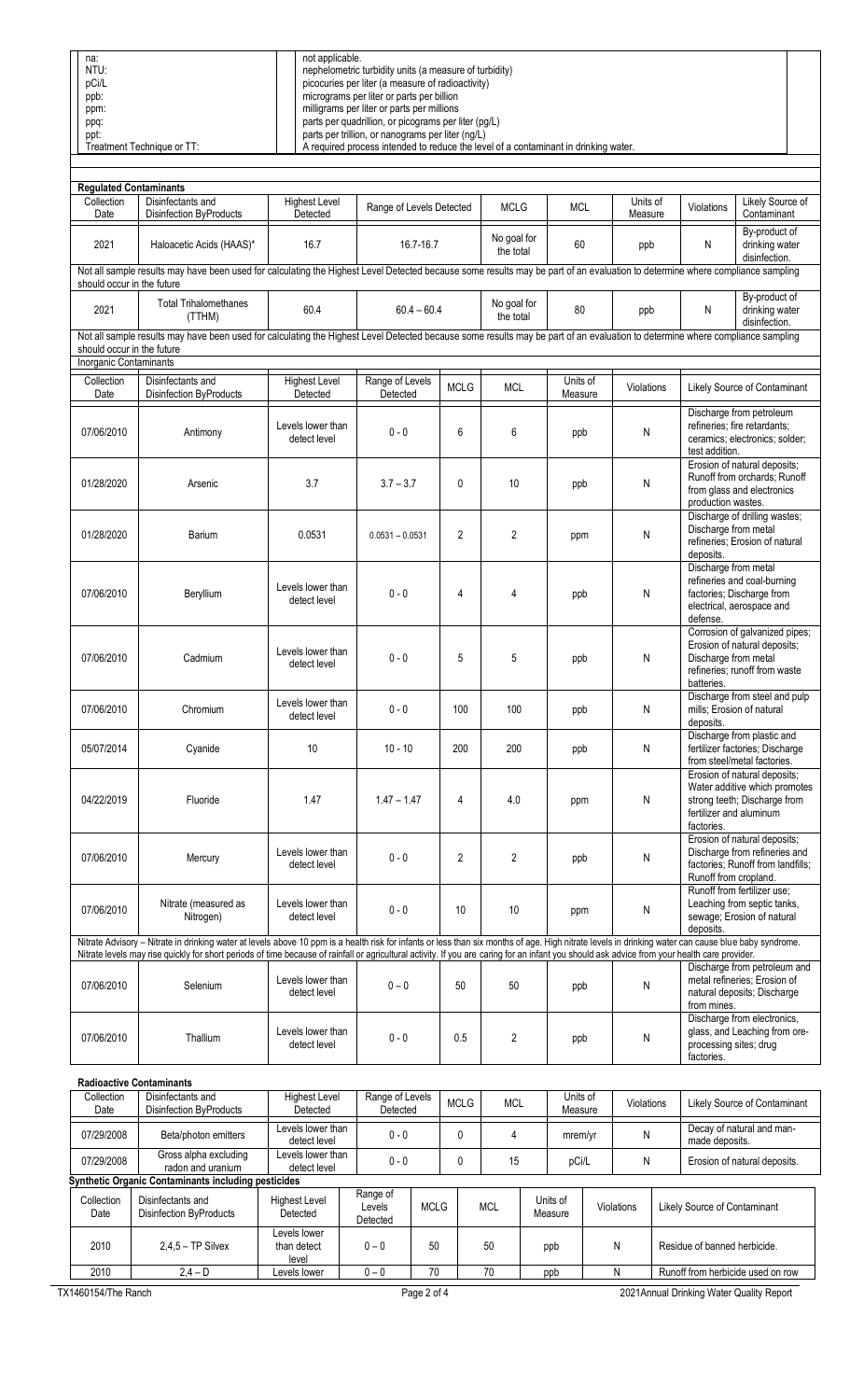|                    |                                                                 | than detect                          |                    |                |                |                     |            | crops.                                                                                       |
|--------------------|-----------------------------------------------------------------|--------------------------------------|--------------------|----------------|----------------|---------------------|------------|----------------------------------------------------------------------------------------------|
|                    |                                                                 | level<br>Levels lower                |                    |                |                |                     |            | Runoff from herbicide used on row                                                            |
| 2010               | Alachlor                                                        | than detect<br>level<br>Levels lower | $0 - 0$            | $\mathbf{0}$   | $\overline{2}$ | ppb                 | N          | crops.                                                                                       |
| 2010               | Atrazine                                                        | than detect<br>level                 | $0 - 0$            | 3              | 3              | ppb                 | N          | Runoff from herbicide used on row<br>crops.                                                  |
| 2010               | Benzo (a) pyrene                                                | Levels lower<br>than detect<br>level | $0 - 0$            | 0              | 200            | ppt                 | N          | Leaching from linings of water<br>storage tanks and distribution lines.                      |
| 2010               | Carbofuran                                                      | Levels lower<br>than detect<br>level | $0 - 0$            | 40             | 40             | ppb                 | N          | Leaching of soil fumigant used on<br>rice and alfalfa.                                       |
| 2010               | Chlordane                                                       | Levels lower<br>than detect<br>level | $0 - 0$            | 0              | 2              | ppb                 | N          | Residue of banned termiticide.                                                               |
| 2010               | Dalapon                                                         | Levels lower<br>than detect<br>level | $0 - 0$            | 200            | 200            | ppb                 | N          | Runoff from herbicide used on rights<br>of way.                                              |
| 2010               | Di (2-ethylhexyl) adipate                                       | Levels lower<br>than detect<br>level | $0 - 0$            | 400            | 400            | ppb                 | N          | Discharge from chemical factories.                                                           |
| 2010               | Di (2-ethylhexyl) phthalate                                     | Levels lower<br>than detect<br>level | $0 - 0$            | 0              | 6              | ppb                 | N          | Discharge from rubber and chemical<br>factories                                              |
| 2010               | Dibromochloropropane<br>(DBCP)                                  | Levels lower<br>than detect<br>level | $0 - 0$            | 0              | 0              | ppt                 | N          | Runoff/leaching from soil fumigant<br>used on soybeans, cotton,<br>pineapples, and orchards. |
| 2010               | Dinoseb                                                         | Levels lower<br>than detect<br>level | $0 - 0$            | $\overline{7}$ | $\overline{7}$ | ppb                 | N          | Runoff from herbicide used on<br>soybeans and vegetables.                                    |
|                    | Synthetic Organic Contaminants including pesticides (continued) |                                      |                    |                |                |                     |            |                                                                                              |
| 2010               | Endrin                                                          | Levels lower<br>than detect<br>level | $0 - 0$            | $\mathbf{2}$   | 2              | ppb                 | N          | Residue of banned insecticide.                                                               |
| 2010               | Ethylene dibromide                                              | Levels lower<br>than detect<br>level | $0 - 0$            | 0              | 50             | ppt                 | N          | Discharge from petroleum refineries.                                                         |
| 2010               | Heptachlor                                                      | Levels lower<br>than detect<br>level | $0 - 0$            | 0              | 400            | ppt                 | N          | Residue of banned termiticide.                                                               |
| 2010               | Heptachlor epoxide                                              | Levels lower<br>than detect<br>level | $0 - 0$            | 0              | 200            | ppt                 | N          | Breakdown of heptachlor.                                                                     |
| 2010               | Hexachlorobenzene                                               | Levels lower<br>than detect<br>level | $0 - 0$            | 0              | 1              | ppb                 | N          | Discharge from metal refineries and<br>agricultural chemical factories.                      |
| 2010               | Hexachlorocyclopentadiene                                       | Levels lower<br>than detect<br>level | $0 - 0$            | 50             | 50             | ppb                 | N          | Discharge from chemical factories.                                                           |
| 2010               | Lindane                                                         | Levels lower<br>than detect<br>level | $0 - 0$            | 200            | 200            | ppt                 | N          | Runoff/leaching from insecticide<br>used on cattle, lumber, gardens.                         |
| 2010               | Methoxychlor                                                    | Levels lower<br>than detect<br>level | $0 - 0$            | 40             | 40             | ppb                 | N          | Runoff/leaching from insecticide<br>used on fruits, vegetables, alfalfa,<br>livestock.       |
| 2010               | Oxamyl                                                          | Levels lower<br>than detect<br>level | $0 - 0$            | 200            | 200            | ppb                 | N          | Runoff/leaching from insecticide<br>used on apples, potatoes and<br>tomatoes.                |
| 2010               | Pentachlorophenol                                               | Levels lower<br>than detect<br>level | $0 - 0$            | 0              | 1              | ppb                 | N          | Discharge from wood preserving<br>factories.                                                 |
| 2010               | Picloram                                                        | Levels lower<br>than detect<br>level | $0 - 0$            | 500            | 500            | ppb                 | N          | Herbicide runoff.                                                                            |
| 2010               | Simazine                                                        | Levels lower<br>than detect<br>level | $0 - 0$            | 4              | 4              | ppb                 | N          | Herbicide runoff.                                                                            |
| 2010               | Toxaphene                                                       | Levels lower<br>than detect<br>level | $0 - 0$            | 0              | 3              | ppb                 | N          | Runoff/leaching from insecticide<br>used on cotton and cattle.                               |
|                    | <b>Volatile Organic Contaminants</b>                            |                                      | Range of           |                |                |                     |            |                                                                                              |
| Collection<br>Date | Disinfectants and<br><b>Disinfection ByProducts</b>             | <b>Highest Level</b><br>Detected     | Levels<br>Detected | <b>MCLG</b>    | <b>MCL</b>     | Units of<br>Measure | Violations | Likely Source of Contaminant                                                                 |
| 2010               | 1,1,1 - Trichloroethane                                         | Levels lower<br>than detect<br>level | $0 - 0$            | 200            | 200            | ppb                 | N          | Discharge from metal degreasing<br>sites and other factories.                                |
| 2010               | 1,1,2 - Trichloroethane                                         | Levels lower<br>than detect<br>level | $0 - 0$            | 3              | 5              | ppb                 | N          | Discharge from industrial chemical<br>factories.                                             |
| 2010               | 1,1 - Dichloroethylene                                          | Levels lower<br>than detect<br>level | $0 - 0$            | $\overline{7}$ | $\overline{7}$ | ppb                 | Ν          | Discharge from industrial chemical<br>factories.                                             |
| 2010               | 1,2,4 - Trichlorobenzene                                        | Levels lower<br>than detect<br>level | $0 - 0$            | 70             | 70             | ppb                 | N          | Discharge from textile-finishing<br>factories.                                               |
| 2010               | 1,2 - Dichloroethane                                            | Levels lower<br>than detect<br>level | $0 - 0$            | 0              | 5              | ppb                 | N          | Discharge from industrial chemical<br>factories.                                             |
| 2010               | 1,2 - Dichloropropane                                           | Levels lower<br>than detect<br>level | $0 - 0$            | 0              | 5              | ppb                 | N          | Discharge from industrial chemical<br>factories.                                             |